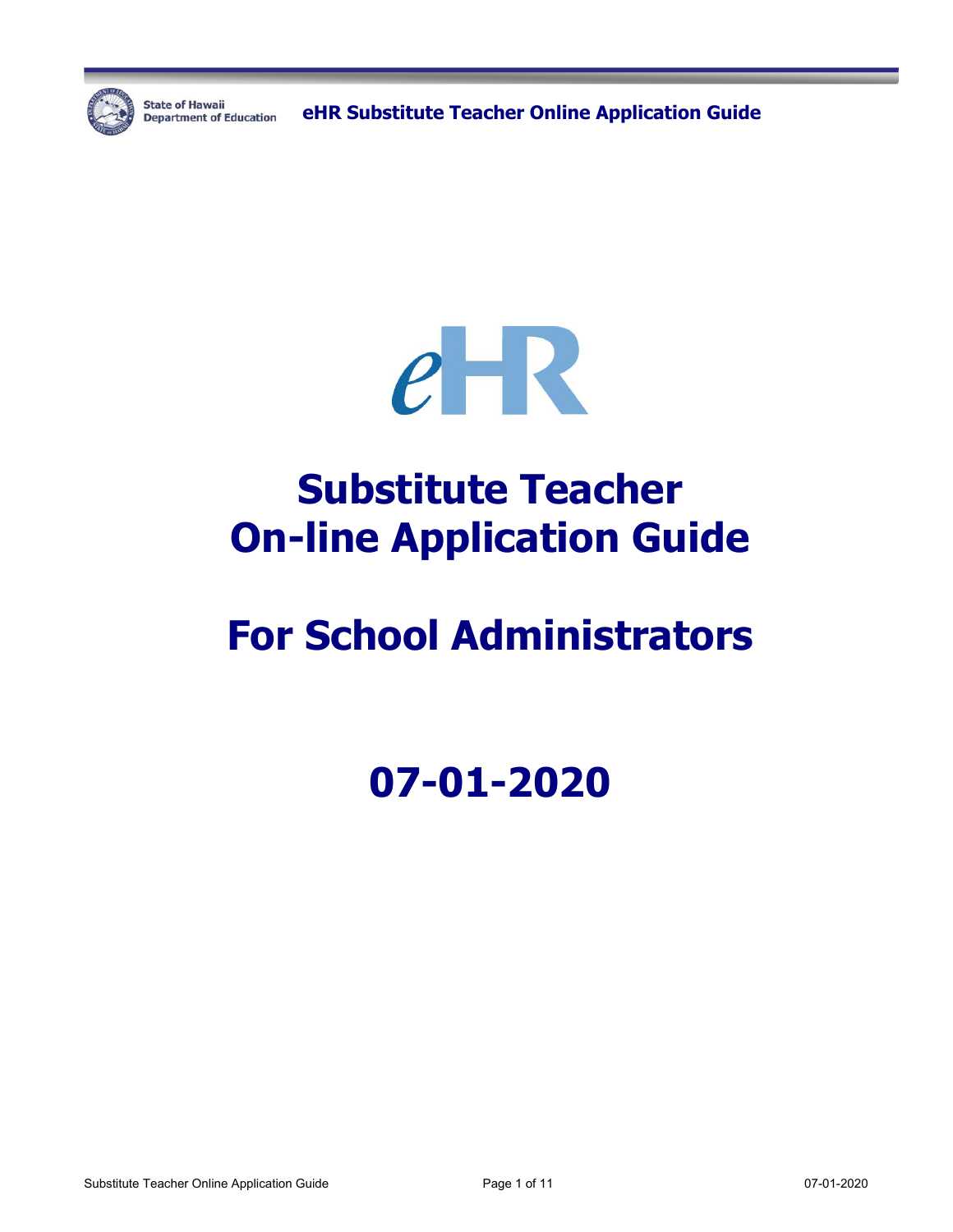

eHR Substitute Teacher Online Application Guide

# Table of Contents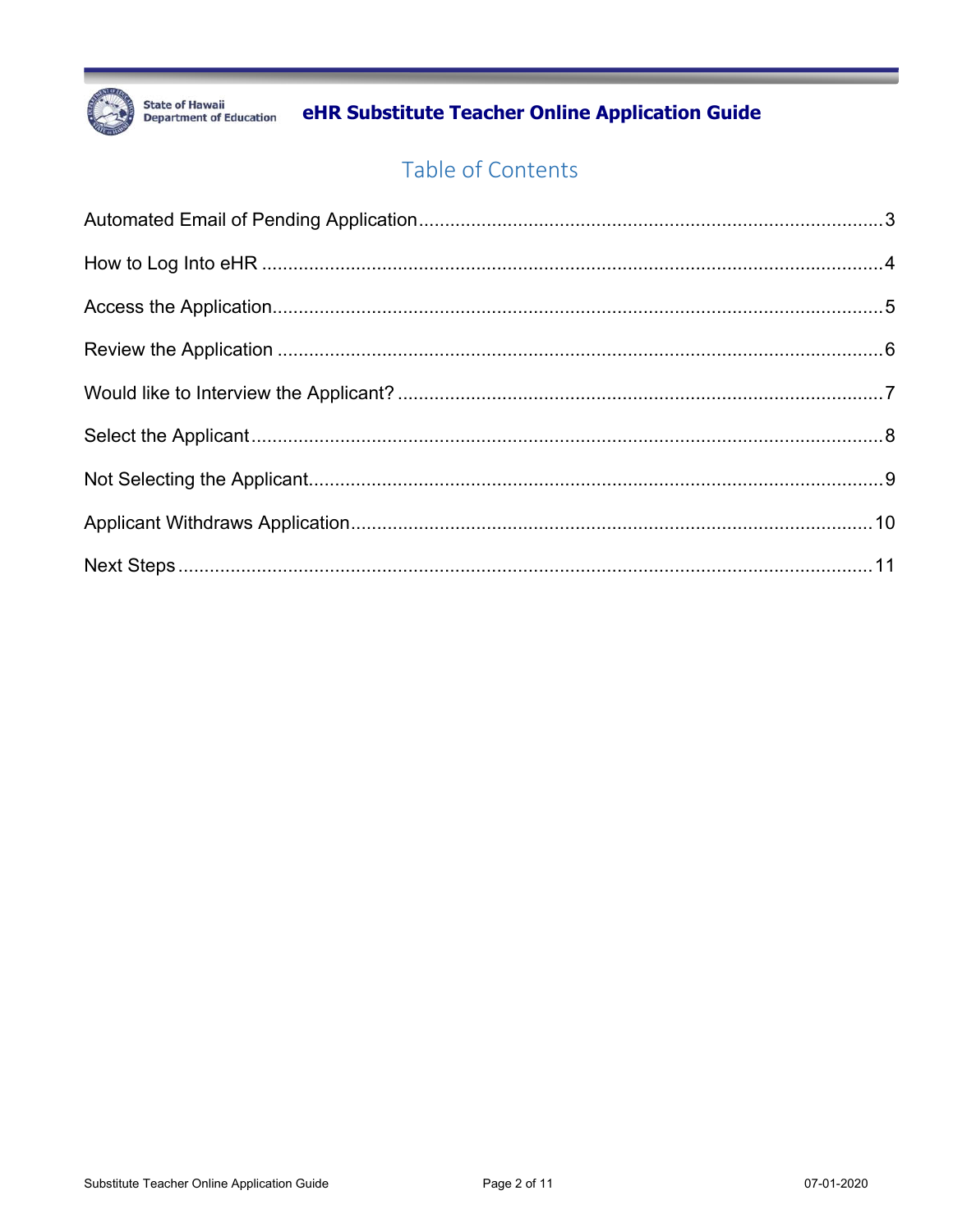

**BEATE OF HAWAII** DEALT CHAR Substitute Teacher Online Application Guide **Department of Education** (

# **Automated Email of Pending Application**

You will receive an automated email from eHR indicating that you have a substitute teacher application pending. The automated email will say…

#### **DO NOT RESPOND TO THIS EMAIL AS IT IS SENT FROM AN UNATTENDED INBOX AND YOU WILL NOT RECEIVE A REPLY**

Aloha \_\_\_\_\_\_,

You have received the 'Manage Substitute Teacher Sponsor Approval' for Process Case Step Key *XXXXXXX*.

This e-mail was auto-generated to notify you that you have a pending substitute teacher application to review. Click here to Login to eHR and click on the *Pending Cases* button to work on this process case.

Please refer to the attached QuickSheet for additional instructions.

If you have any questions, please contact T-SEAS at (808) 441-8400.

Mahalo! Hawai`i Department of Education T-SEAS help  $tseas@notes.k12.hi.us$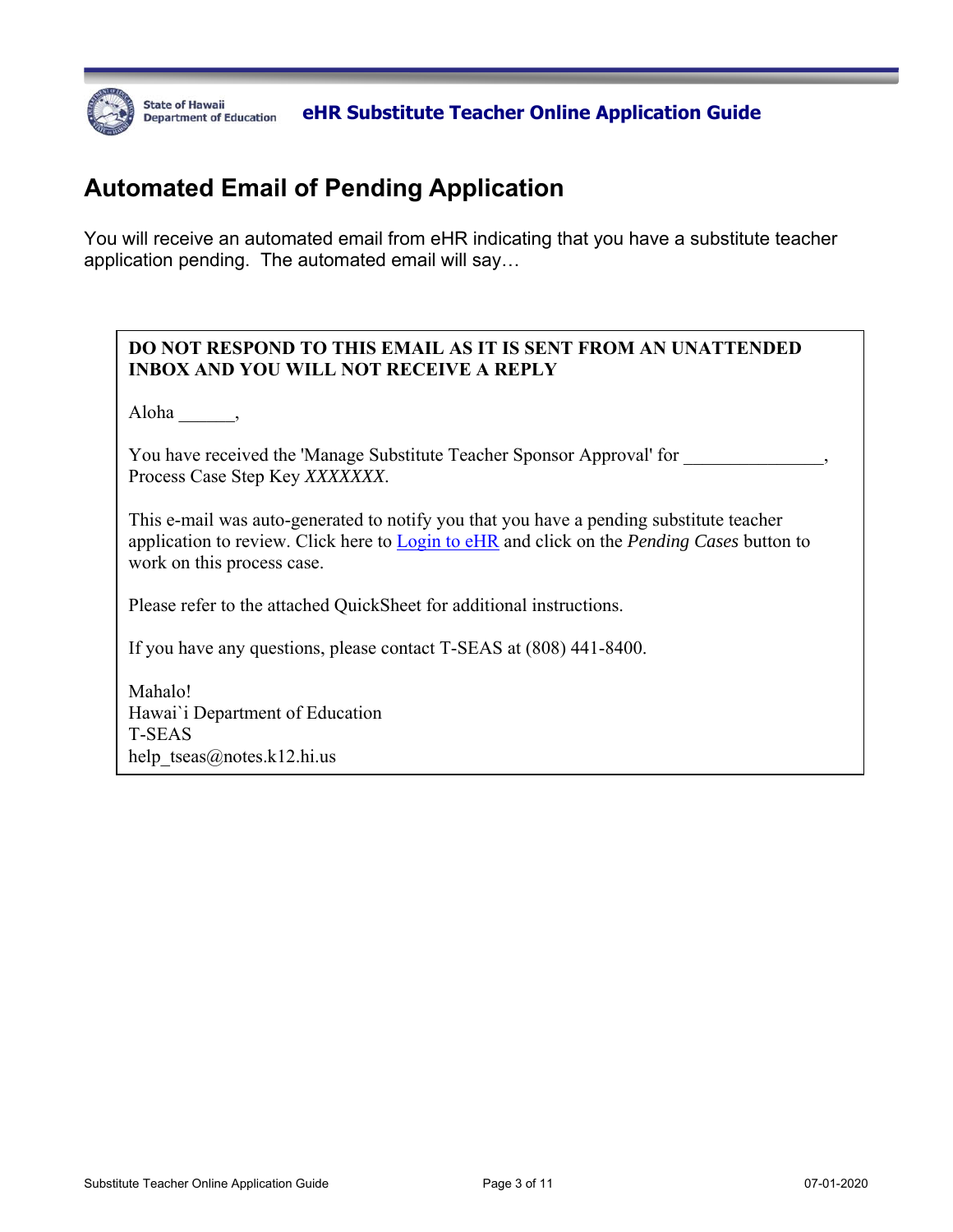

State of Hawaii **Education** eHR Substitute Teacher Online Application Guide

### **Logging Into eHR**

| <b>Access the CHAP Portal</b>                                                                                                                                                                                                                                                                                                                                                                                                                                                                                                                                   |                                                                                                                                                                                                                |
|-----------------------------------------------------------------------------------------------------------------------------------------------------------------------------------------------------------------------------------------------------------------------------------------------------------------------------------------------------------------------------------------------------------------------------------------------------------------------------------------------------------------------------------------------------------------|----------------------------------------------------------------------------------------------------------------------------------------------------------------------------------------------------------------|
| Description: The CHAP Portal page is the main directory for information pertaining to eHR and<br>PDE3. It provides an overview of eHR, Introduction and Training Documentation, Login Help, and<br>access to Launch eHR.                                                                                                                                                                                                                                                                                                                                        |                                                                                                                                                                                                                |
| 1. Open up an internet connection (i.e. Internet Explorer, Mozilla Firefox, or Safari).<br>2. Type in the URL address: http://ehr.k12.hi.us<br>3.<br>CHAP Portal page will appear<br>eHR Overview: provides an overview of what eHR is about.<br>Introduction and Training Documentation: contains Quick Sheets and Video<br>в<br><b>Demonstrations</b><br>Launch eHR: connects directly to the eHR Log In page.<br>CHAP Portal<br>Welcome to the Collaborative Human Resources Automation Project (CHAP).<br>Click here for an overview of CHAP (CHAP greniew) |                                                                                                                                                                                                                |
| eHR Overview<br>Introduction and Training<br>B<br><b>Documentation</b><br>Launch eHR<br>c Login Help                                                                                                                                                                                                                                                                                                                                                                                                                                                            | eHR Components<br>School List Reports<br>Financial Plan Template<br>Projected School List<br>Teacher Assignment and Transfer<br>Program (TATP)<br><b>Teacher Recruitment</b><br>School List full functionality |
| $\Rightarrow$ $\theta$<br>· PDE <sup>3</sup> Overview<br>$\bullet$<br>- Launch PDE <sup>3</sup><br>view 4.4                                                                                                                                                                                                                                                                                                                                                                                                                                                     | PDE <sup>3</sup> Components<br>Highly Qualified Teacher Status<br>NHQT Principals Report.                                                                                                                      |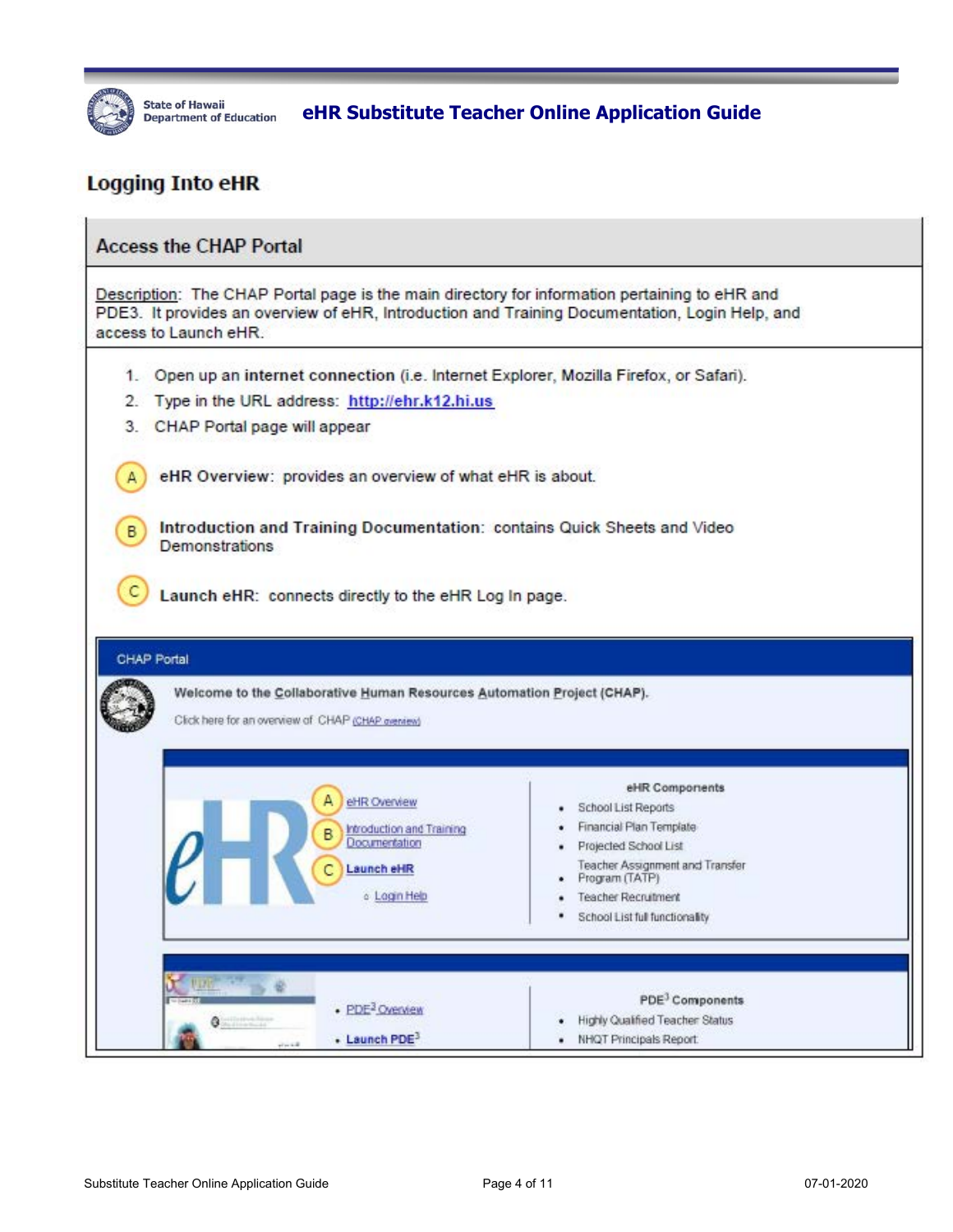

### **Access the Application**

The application will be in your Pending Cases.

1. On your home page, click *Go to Pending Cases* on right-hand side.

OR

Using the **Module** drop-down menu at the top, select *Processes*.

- 2. A list of your pending substitute teacher applications will have a Task Description of **Manage Substitute Teacher Sponsor Approval**.
- 3. Select the application you would like to view and click *Go to Case*.

|                                                                          |                      | Hawaii State<br><b>Department</b><br>of Education                                                                                | Instance: HRTEST1                                   | System Date/Time:<br>Processes<br>Module<br>04/18/2018<br>16:01:09       | $\checkmark$<br><b>Pending Cases</b> | Home<br><b>Start Process</b>          | ?<br><b>Current Employee List</b> | Help                          | $\times$ Logout<br><b>Current Position List</b> |  |  |  |
|--------------------------------------------------------------------------|----------------------|----------------------------------------------------------------------------------------------------------------------------------|-----------------------------------------------------|--------------------------------------------------------------------------|--------------------------------------|---------------------------------------|-----------------------------------|-------------------------------|-------------------------------------------------|--|--|--|
|                                                                          | <b>Pending Cases</b> |                                                                                                                                  |                                                     |                                                                          |                                      |                                       |                                   |                               |                                                 |  |  |  |
| Process Case Label<br>$\checkmark$<br>Advanced Search<br>Filter By<br>⊆ο |                      |                                                                                                                                  |                                                     |                                                                          |                                      |                                       |                                   |                               |                                                 |  |  |  |
|                                                                          |                      |                                                                                                                                  |                                                     |                                                                          |                                      |                                       |                                   |                               |                                                 |  |  |  |
|                                                                          | Go To Case           | Re-Run With Params                                                                                                               | Edit Process Label                                  | <b>Show All Cases</b><br>H.                                              |                                      |                                       |                                   |                               |                                                 |  |  |  |
| Select                                                                   | <b>Details</b>       | <b>BUSINE DISPOSITION IN</b>                                                                                                     | <b>Process</b><br>Case<br><b>Step</b><br><b>Key</b> | <b>Process Case Label</b>                                                | <b>Process Step</b><br><b>Status</b> | <b>Location</b><br><b>Description</b> | Last<br><b>Updated</b><br>By      | Last<br>Update<br><b>Date</b> |                                                 |  |  |  |
| $\odot$                                                                  | SI                   | ow Manage Substitute Sponsor Approval                                                                                            | 30                                                  | 8453 Sub EA Sponsor - L. Smith (451) Pending Submittal Eleele Elem (451) |                                      |                                       |                                   | 04/18/2018                    |                                                 |  |  |  |
| O                                                                        |                      | <b>H</b> Show Maintain Proper                                                                                                    |                                                     | 3047171 PSL 2018 - Eleele Elem (451)                                     | Pending Submittal Eleele Elem (451)  |                                       |                                   | 01/17/2018                    |                                                 |  |  |  |
| $\bigcirc$                                                               |                      | [451] Show Maintain School Financial Plan (Salaried) 3046070 FP Sch 2019 - Eleele Elem (451) Pending Submittal Eleele Elem (451) |                                                     |                                                                          |                                      |                                       |                                   | 10/30/2017                    |                                                 |  |  |  |
| ∩                                                                        |                      | F Show Update Position Subject Areas                                                                                             |                                                     | 2622955 update position detail 601960                                    | Pending Input                        | Eleele Elem (451)                     |                                   | 02/02/2017                    |                                                 |  |  |  |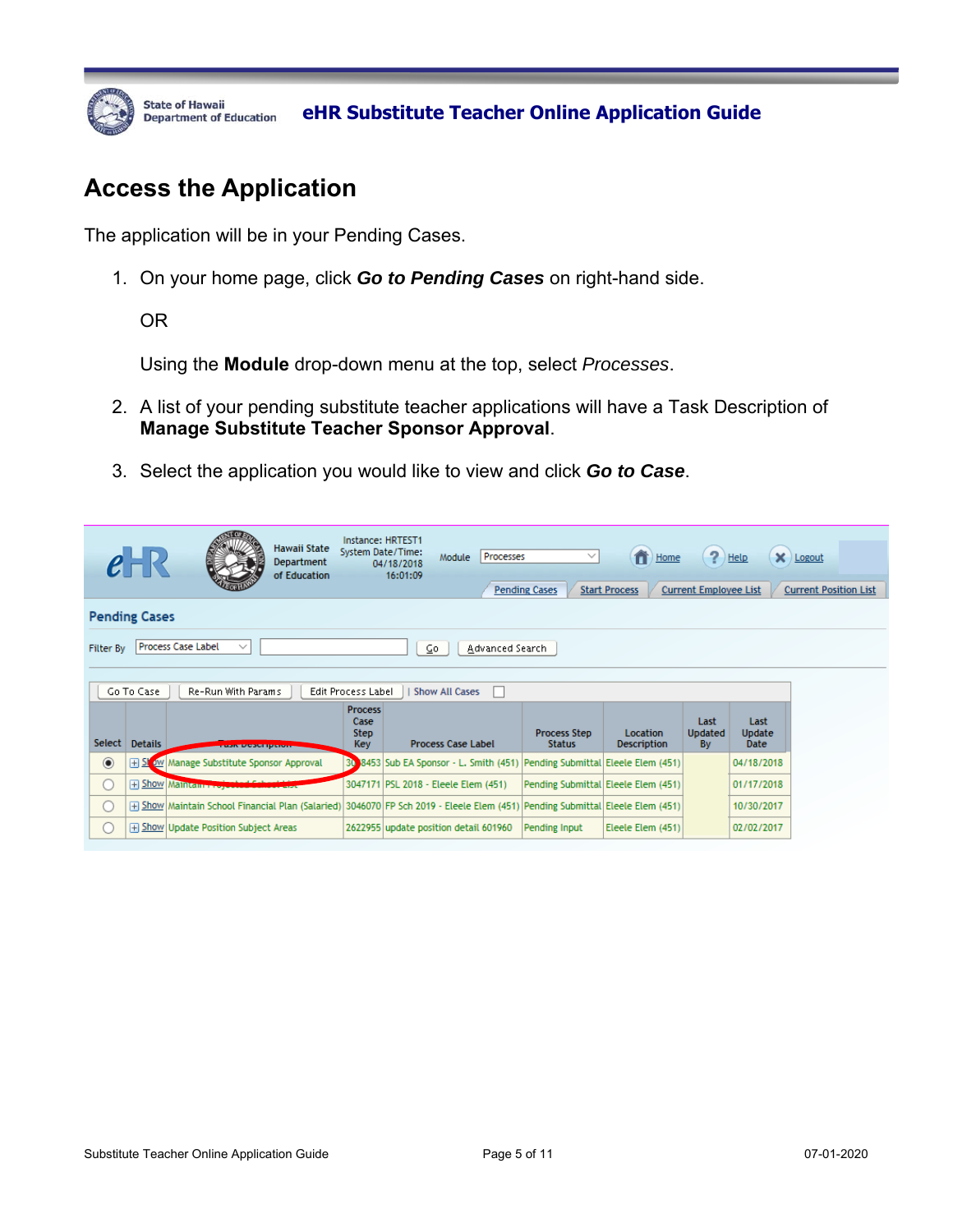

### **Review the Application**

Information about the applicant can be reviewed to determine if you would like to interview the applicant.

- 1. **Application Fact Sheet** provides contact information and a summary of education, certificates, work experience, preferences, and references.
	- a. On the **Application Openings** tab, click *Application Fact Sheet* link.
- 2. **Eligibility Recommendation** indicates if the applicant has answered a suitability question unfavorably. The eligibility recommendation description is located on the bottom right of the **Application Opening** tab. To review the answers, click on the *Application Questions* button near top left corner.
- 3. **Evaluations** and **Service Credit** tab will have information if the applicant was or currently is a teacher.

|                                                                                                                                                                                                                                                                                                                                                                                                | <b>Application Questions</b>         |                                                                        |                            |                                                                                      |                                                               |          |                                       |                |                                    |                                                |                                               |                                        |
|------------------------------------------------------------------------------------------------------------------------------------------------------------------------------------------------------------------------------------------------------------------------------------------------------------------------------------------------------------------------------------------------|--------------------------------------|------------------------------------------------------------------------|----------------------------|--------------------------------------------------------------------------------------|---------------------------------------------------------------|----------|---------------------------------------|----------------|------------------------------------|------------------------------------------------|-----------------------------------------------|----------------------------------------|
| Select                                                                                                                                                                                                                                                                                                                                                                                         | <b>Details</b>                       | Person<br><b>Application</b><br>Key                                    | * App<br><b>Start Date</b> | Appoint Type                                                                         | * Correspondence<br>Medium                                    | Type     | * Person Application<br><b>Status</b> |                |                                    | * Task ID                                      |                                               |                                        |
| $\circledcirc$                                                                                                                                                                                                                                                                                                                                                                                 | F Show                               |                                                                        |                            | 683922 05/21/2019 Appoint Type Not Found Online                                      |                                                               |          | Applicant Available                   |                |                                    | <b>External Substitute Teacher Application</b> |                                               |                                        |
| <b>Person Actions</b><br>Request to Fill Key<br>۷.<br><b>Filter By</b><br>$\mathscr{L}$<br>⊆o                                                                                                                                                                                                                                                                                                  |                                      |                                                                        |                            |                                                                                      |                                                               |          |                                       |                |                                    |                                                |                                               |                                        |
| Add Row<br>Show Highest Sequence<br>Reset Sort                                                                                                                                                                                                                                                                                                                                                 |                                      |                                                                        |                            |                                                                                      |                                                               |          |                                       |                |                                    |                                                |                                               |                                        |
| Select                                                                                                                                                                                                                                                                                                                                                                                         | * Effective<br><b>Date</b>           | * Effective<br>Date Seg<br><b>No</b>                                   |                            | * Action                                                                             | * Reason                                                      |          | App Start<br><b>Date</b>              | to Fill<br>Key | Request Referral<br>List Key<br>ID | <b>HR</b><br>Action<br><b>Status</b>           | <b>Process</b><br>Case<br>Step.<br><b>Kev</b> | Preview<br><b>Notification</b>         |
| $\circledcirc$                                                                                                                                                                                                                                                                                                                                                                                 | 05/21/2019                           |                                                                        |                            | 3 Data Change (Openings)                                                             | Sub Teacher Classification                                    |          | 05/21/2019                            | 64201          |                                    | Approved                                       | $-13$                                         |                                        |
| $\circ$                                                                                                                                                                                                                                                                                                                                                                                        | 05/21/2019                           |                                                                        |                            | 2 Pass Initial Screening (Openings) Initial Screening - Passed                       |                                                               |          | 05/21/2019                            | 64201          |                                    | Approved 3749084                               |                                               |                                        |
| $\circ$                                                                                                                                                                                                                                                                                                                                                                                        | 05/21/2019                           |                                                                        |                            | 1 Apply for Job (Details)                                                            | Apply for Job - External                                      |          | 05/21/2019                            |                |                                    | Approved 3749084                               |                                               |                                        |
| $\bigcirc$                                                                                                                                                                                                                                                                                                                                                                                     | 02/21/2012                           |                                                                        |                            | 0 Register Applicant                                                                 | Register Applicant                                            |          |                                       |                |                                    | Approved                                       | $-433510$                                     |                                        |
|                                                                                                                                                                                                                                                                                                                                                                                                |                                      |                                                                        |                            | Comment: System Generated Sub Teacher Classification<br><b>Person Qualifications</b> | Contact Info                                                  |          | Preferences                           | Evaluations    | 3                                  | <b>Service Credits</b>                         |                                               | 4<br><b>Substitute Classifications</b> |
|                                                                                                                                                                                                                                                                                                                                                                                                | <b>Application Openings</b>          |                                                                        | <b>Application Details</b> |                                                                                      |                                                               |          |                                       |                |                                    |                                                |                                               |                                        |
| Posting Key ID: External Substitute Teacher Vacancies (Finite)<br>05/21/2019 00:00:02<br><b>Effective Date:</b><br>* Request to Fill Key: 64201 Application Fact Sheet<br>App Start Date: 05/21/2019<br>Recruitment<br>Job Group Code:<br><b>Position Number:</b><br>Job Class ID: 55100 Substitute Teacher I<br>* Job Category ID: TCH Teaching<br>Vet Pref Exp Date:<br><b>Oual Score No</b> |                                      |                                                                        |                            |                                                                                      |                                                               |          |                                       |                |                                    |                                                |                                               |                                        |
|                                                                                                                                                                                                                                                                                                                                                                                                | Application Opening Status: Eligible | Vet Pref Score:<br><b>Hire Priority Code:</b><br>Referral List Key ID: |                            |                                                                                      | * Administrative Location: 70 Kauai District                  | Comment: |                                       |                |                                    | Sub Teacher Automatic Screening Decision       |                                               |                                        |
|                                                                                                                                                                                                                                                                                                                                                                                                | Show Audit Info                      |                                                                        |                            |                                                                                      | Eligibility Recommendation: _ Eligible for Substitute Teacher |          | 2                                     |                |                                    |                                                |                                               |                                        |

4. **Substitute Classifications** tab will show the classification level of the applicant.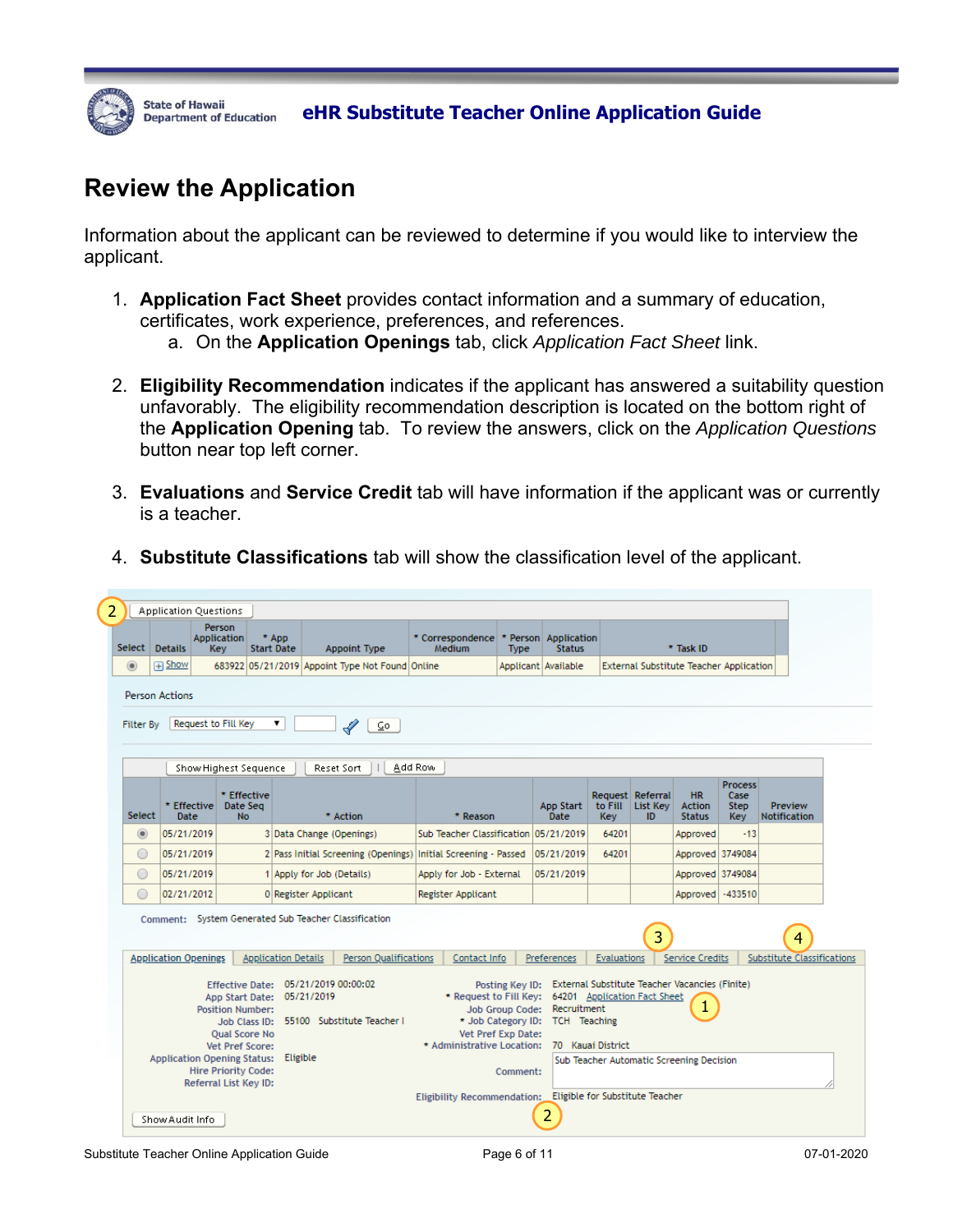

### **Would like to Interview the Applicant?**

- **Yes!** Contact the applicant via phone or email. Contact information can be found on the **Application Fact Sheet** or on the **Contact Info** tab.
- **Not Interested.** Based on review of the application, the applicant does not meet the needs of the school as a substitute teacher. Skip to "Not Selecting the Applicant" instructions.

| <b>Application Openings</b><br><b>Application Details</b>                                                                                                                                                                                                 | <b>Person Qualifications</b>                   | Contact Info                                                                                                                      | Preferences                                                                | Evaluations                                                                                                                                                       | Service Credits | Substitute Classifications        |  |  |  |
|-----------------------------------------------------------------------------------------------------------------------------------------------------------------------------------------------------------------------------------------------------------|------------------------------------------------|-----------------------------------------------------------------------------------------------------------------------------------|----------------------------------------------------------------------------|-------------------------------------------------------------------------------------------------------------------------------------------------------------------|-----------------|-----------------------------------|--|--|--|
| Effective Date: 04/29/2019 00:00:02<br>App Start Date: 04/29/2019<br><b>Position Number:</b><br><b>Qual Score No</b><br>Vet Pref Score:<br>Application Opening Status: Eligible<br><b>Hire Priority Code:</b><br>Referral List Key ID:<br>Show Audit Info | Job Class ID: 55100 Substitute Teacher I       | Vet Pref Exp Date:<br>* Administrative Location: 70 Kauai District<br>Eligibility Recommendation: Eligible for Substitute Teacher | Job Group Code: Recruitment<br>* Job Category ID: TCH Teaching<br>Comment: | Posting Key ID: External Substitute Teacher Vacancies (Finite)<br>* Request to Fill Key: 64201 Application Fact Sheet<br>Sub Teacher Automatic Screening Decision |                 |                                   |  |  |  |
|                                                                                                                                                                                                                                                           |                                                |                                                                                                                                   |                                                                            |                                                                                                                                                                   |                 |                                   |  |  |  |
| <b>Application Openings</b><br><b>Application Details</b>                                                                                                                                                                                                 | Person Qualifications                          | Contact Info                                                                                                                      | Preferences                                                                | Evaluations                                                                                                                                                       | Service Credits | <b>Substitute Classifications</b> |  |  |  |
| <b>Names</b>                                                                                                                                                                                                                                              |                                                |                                                                                                                                   |                                                                            |                                                                                                                                                                   |                 |                                   |  |  |  |
| Effective Date: 12/30/2014<br><b>Name Prefix:</b><br>Last Name: Aloha<br><b>Mister</b><br>First Name:<br>Middle Name:<br>Suffix:<br>Nickname(s):<br>Former Name(s):<br>Show Audit Info<br>Phone Numbers                                                   |                                                |                                                                                                                                   |                                                                            |                                                                                                                                                                   |                 |                                   |  |  |  |
| <b>Phone Type</b>                                                                                                                                                                                                                                         | <b>Phone Number</b>                            |                                                                                                                                   |                                                                            |                                                                                                                                                                   |                 |                                   |  |  |  |
| (808) 123-0000<br>Main<br><b>Email Addresses</b>                                                                                                                                                                                                          |                                                |                                                                                                                                   |                                                                            |                                                                                                                                                                   |                 |                                   |  |  |  |
| <b>Email Type</b>                                                                                                                                                                                                                                         | <b>Email Address</b>                           |                                                                                                                                   |                                                                            |                                                                                                                                                                   |                 |                                   |  |  |  |
| aloha@mail.com<br>Main                                                                                                                                                                                                                                    |                                                |                                                                                                                                   |                                                                            |                                                                                                                                                                   |                 |                                   |  |  |  |
| <b>Addresses</b>                                                                                                                                                                                                                                          |                                                |                                                                                                                                   |                                                                            |                                                                                                                                                                   |                 |                                   |  |  |  |
| * Address Type<br><b>Effective Date</b>                                                                                                                                                                                                                   | * Address Line Address<br>$\blacktriangleleft$ | * City<br>Line 2                                                                                                                  | County State Zip<br><b>Text</b><br>ID                                      | Code   Country                                                                                                                                                    | Delete?         |                                   |  |  |  |
|                                                                                                                                                                                                                                                           |                                                |                                                                                                                                   |                                                                            |                                                                                                                                                                   |                 |                                   |  |  |  |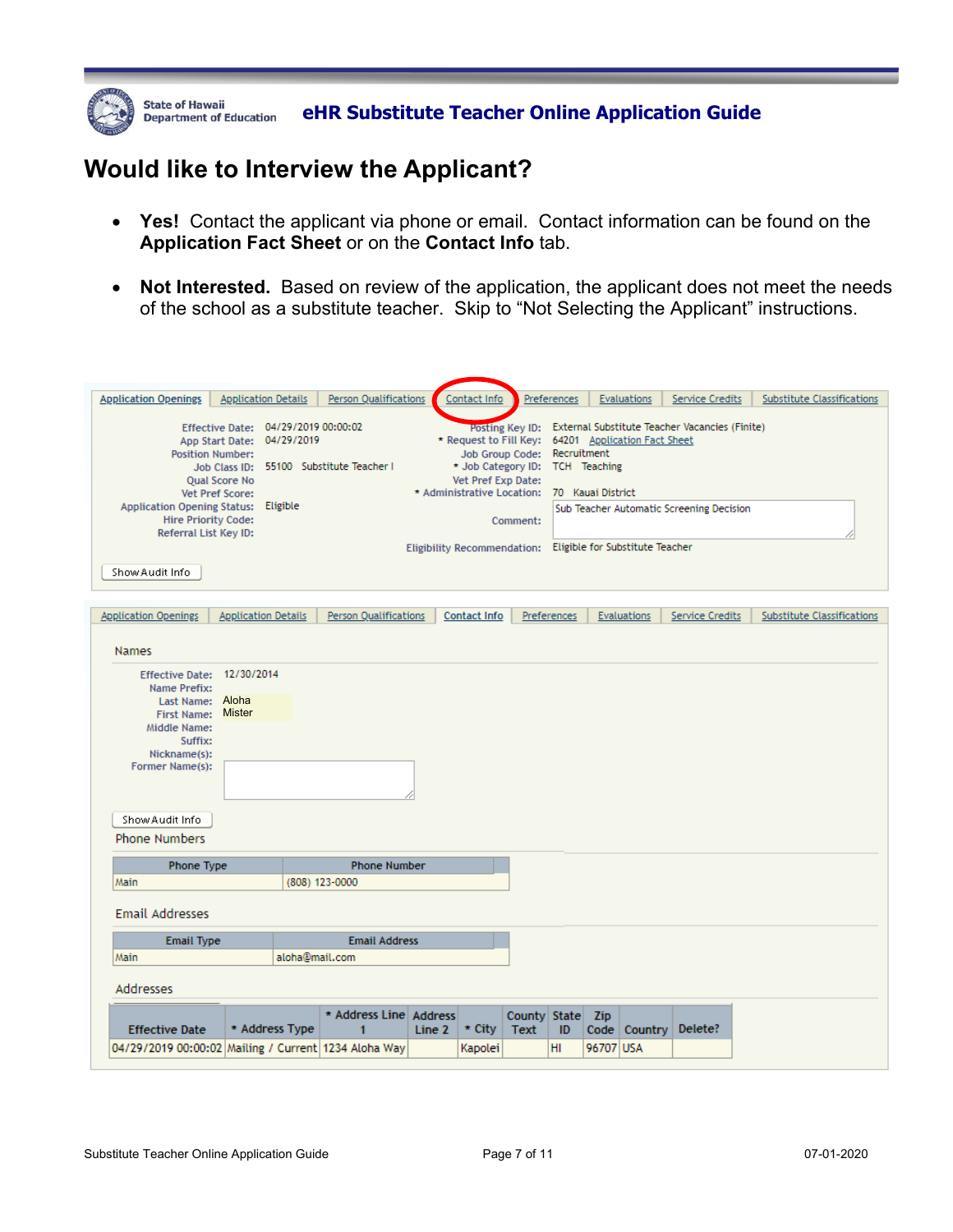

State of Hawaii *Department of Education* **eHR Substitute Teacher Online Application Guide** 

# **Select the Applicant**

You have decided to sponsor the applicant to be a substitute teacher based on your review of the application and interview with the applicant.

Did the applicant answer a suitability question unfavorably?

- 1. **No**. Submit the process case.
	- a. In the **Status** drop-down menu located on right-hand side, select *Submit*.
	- b. Click the *Go* button

|                                                                                      |                |                              |                            | <b>Hawaii State</b><br><b>Department</b><br>of Education | Instance: HRPARA1<br>System Date/Time:<br>05/09/2019 10:11:11<br><b>Pending Cases</b> | Module                | Processes<br><b>Current Case</b> | $f$ Home<br>▼<br><b>Start Process</b><br><b>Current Employee List</b> | $P$ Help<br>$\mathsf{X}$ Logout<br><b>Current Position List</b> |  |
|--------------------------------------------------------------------------------------|----------------|------------------------------|----------------------------|----------------------------------------------------------|---------------------------------------------------------------------------------------|-----------------------|----------------------------------|-----------------------------------------------------------------------|-----------------------------------------------------------------|--|
| - Case: 3748944 Sub Teacher Sponsor<br>Applicant Transaction: 12345678 Aloha, Mister |                |                              |                            |                                                          |                                                                                       |                       |                                  |                                                                       |                                                                 |  |
| Pending Submittal<br>Comments<br>Status:<br>Submit<br>⊆o                             |                |                              |                            |                                                          |                                                                                       |                       |                                  |                                                                       |                                                                 |  |
| <b>Filter By</b>                                                                     |                | Person Application Key       | ▼                          |                                                          | ⊆o                                                                                    |                       |                                  |                                                                       |                                                                 |  |
|                                                                                      |                |                              |                            |                                                          |                                                                                       |                       |                                  |                                                                       |                                                                 |  |
|                                                                                      |                | <b>Application Questions</b> |                            |                                                          |                                                                                       |                       |                                  |                                                                       |                                                                 |  |
| Select                                                                               | <b>Details</b> | Person<br>Application<br>Key | * App<br><b>Start Date</b> | Appoint Type                                             | * Correspondence<br>Medium                                                            | Person<br><b>Type</b> | Application<br><b>Status</b>     | * Task ID                                                             |                                                                 |  |
| $\circledcirc$                                                                       | Show<br>$+$    |                              |                            | 683884 04/29/2019 Appoint Type Not Found Online          |                                                                                       | Applicant Available   |                                  | <b>External Substitute Teacher Application</b>                        |                                                                 |  |

- 2. **Yes**, but I would still like to select the applicant.
	- a. Click **Add Row** button.
	- b. In the **Action** drop-down menu, select *Pass Initial Screening (Openings)*
	- c. In the **Reason** drop-down menu, select *Selected Eligible*
	- d. In the **Status** drop-down menu located on right-hand side, select *Submit*.
	- e. Click the *Go* button

|            | Add Row<br>Reset Sort<br>Show Highest Sequence |                                |                                     |                                       |                                 |                               |                                |                         |  |  |  |  |  |
|------------|------------------------------------------------|--------------------------------|-------------------------------------|---------------------------------------|---------------------------------|-------------------------------|--------------------------------|-------------------------|--|--|--|--|--|
| Select     | * Effective Date                               | * Effective<br>Date Seg<br>No. | * Action                            | * Reason                              | <b>App Start</b><br><b>Date</b> | Request to<br><b>Fill Key</b> | <b>Referral List</b><br>Key ID | <b>HR Action Status</b> |  |  |  |  |  |
| $^{\circ}$ | 陷<br>05/16/2019                                | 4                              | Pass Initial Screening (Openings)   | Selected - Eligible ▼                 | 05/16/2019 64201                | $\mathscr{L}$                 |                                | Pending Submittal       |  |  |  |  |  |
|            | 05/16/2019                                     |                                | 3 Data Change (Openings)            | Sub Teacher Classification 05/16/2019 |                                 | 64201                         |                                | Approved                |  |  |  |  |  |
|            | 05/16/2019                                     |                                | 2 Pass Initial Screening (Openings) | Principal Review Required 05/16/2019  |                                 | 64201                         |                                | Approved                |  |  |  |  |  |
|            | 05/16/2019                                     |                                | Apply for Job (Details)             | Apply for Job - External              | 05/16/2019                      |                               |                                | Approved                |  |  |  |  |  |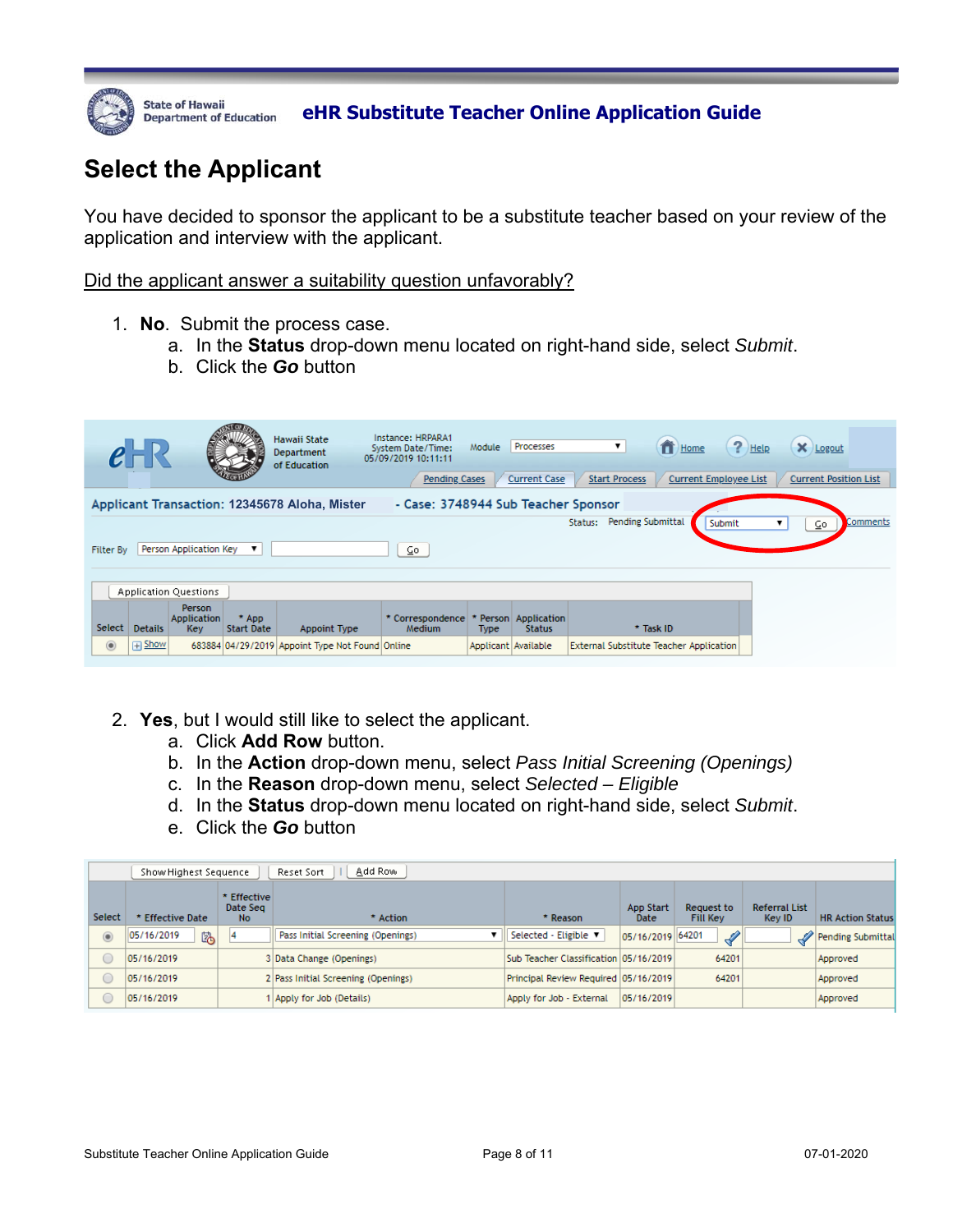

# **Not Selecting the Applicant**

You have decided that the applicant does not meet the needs of the school as a substitute teacher.

- 1. Add an Action/Reason.
	- a. Click *Add Row* button
	- b. Under **Action** drop-down menu, select *Fail Initial Screening (Openings)*
	- c. Under **Reason** drop-down menu, select *Not Selected Does Not Meet Needs* OR *Not Selected – Not Eligible*
	- d. Save by clicking the *Go* button on top or bottom right-hand corner

|                | <b>Person Actions</b>                                                            |                                            |                                     |                                   |                               |                        |  |  |  |  |  |
|----------------|----------------------------------------------------------------------------------|--------------------------------------------|-------------------------------------|-----------------------------------|-------------------------------|------------------------|--|--|--|--|--|
| Filter By      | Request to Fill Key<br>$\mathscr{L}$<br>⊆o,                                      |                                            |                                     |                                   |                               |                        |  |  |  |  |  |
|                | Add Row<br>Show Highest Sequence<br>Reset Sort                                   |                                            |                                     |                                   |                               |                        |  |  |  |  |  |
| Select         | * Effective<br>Date Seq<br>* Effective Date<br>* Reason<br><b>No</b><br>* Action |                                            |                                     | <b>App Start</b><br>Date          | Request to<br><b>Fill Key</b> |                        |  |  |  |  |  |
| $\circledcirc$ | 陷<br>05/09/2019                                                                  | 10                                         | Fail Initial Screening (Openings)   | ▼                                 | 04/29/2019                    | $\mathscr{L}$<br>64201 |  |  |  |  |  |
| $\circ$        | 04/29/2019                                                                       |                                            | 3 Data Change (Openings)            | <b>Sub Teacher Classification</b> | 04/29/2019                    | 64201                  |  |  |  |  |  |
| $\circ$        | 04/29/2019                                                                       |                                            | 2 Pass Initial Screening (Openings) | Initial Screening - Passed        | 04/29/2019                    | 64201                  |  |  |  |  |  |
| $\circ$        | 04/29/2019                                                                       |                                            | 1 Apply for Job (Details)           | Apply for Job - External          | 04/29/2019                    |                        |  |  |  |  |  |
| $\circ$        | 12/30/2014                                                                       | 0 Register Applicant<br>Register Applicant |                                     |                                   |                               |                        |  |  |  |  |  |
|                | Comment:                                                                         |                                            |                                     |                                   |                               |                        |  |  |  |  |  |

- 2. Submit the process case.
	- a. In the **Status** drop-down menu located on right-hand side, select *Submit*.
	- b. Click the *Go* button

|                                                                                      |                                                                 |                                                   |                            | <b>Hawaii State</b><br><b>Department</b><br>of Education | Instance: HRPARA1<br>System Date/Time:<br>05/09/2019 10:11:11<br><b>Pending Cases</b> | Module              | Processes<br><b>Current Case</b>    | $f$ Home<br>▼<br><b>Start Process</b><br><b>Current Employee List</b> | $?$ Help<br>X Logout<br><b>Current Position List</b> |  |  |
|--------------------------------------------------------------------------------------|-----------------------------------------------------------------|---------------------------------------------------|----------------------------|----------------------------------------------------------|---------------------------------------------------------------------------------------|---------------------|-------------------------------------|-----------------------------------------------------------------------|------------------------------------------------------|--|--|
| Applicant Transaction: 12345678 Aloha, Mister<br>- Case: 3748944 Sub Teacher Sponsor |                                                                 |                                                   |                            |                                                          |                                                                                       |                     |                                     |                                                                       |                                                      |  |  |
|                                                                                      | <b>Pending Submittal</b><br>Comments<br>Status:<br>Submit<br>⊆o |                                                   |                            |                                                          |                                                                                       |                     |                                     |                                                                       |                                                      |  |  |
| <b>Filter By</b>                                                                     |                                                                 | Person Application Key                            |                            |                                                          | ⊆o                                                                                    |                     |                                     |                                                                       |                                                      |  |  |
|                                                                                      |                                                                 |                                                   |                            |                                                          |                                                                                       |                     |                                     |                                                                       |                                                      |  |  |
|                                                                                      |                                                                 | <b>Application Questions</b>                      |                            |                                                          |                                                                                       |                     |                                     |                                                                       |                                                      |  |  |
| <b>Select</b>                                                                        | <b>Details</b>                                                  | <b>Person</b><br><b>Application</b><br><b>Key</b> | * App<br><b>Start Date</b> | Appoint Type                                             | * Correspondence<br>Medium                                                            | <b>Type</b>         | Person Application<br><b>Status</b> | * Task ID                                                             |                                                      |  |  |
| $\circledcirc$                                                                       | Show<br>田                                                       |                                                   |                            | 683884 04/29/2019 Appoint Type Not Found Online          |                                                                                       | Applicant Available |                                     | <b>External Substitute Teacher Application</b>                        |                                                      |  |  |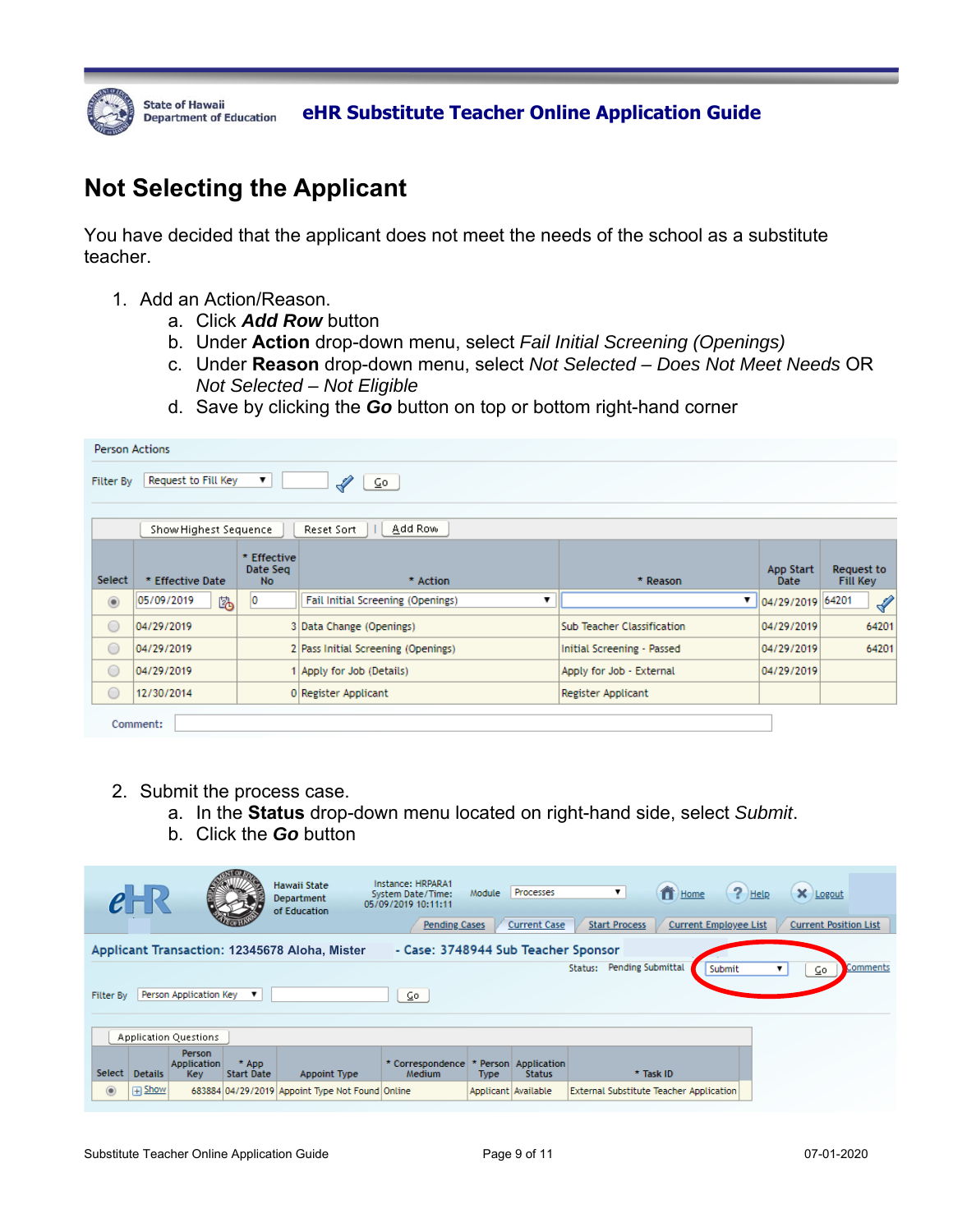

State of Hawaii *Department of Education* eHR Substitute Teacher Online Application Guide

# **Applicant Withdraws Application**

The applicant is no longer interested in becoming a substitute teacher and has requested to withdraw their application.

- 1. Add an Action/Reason.
	- a. Click *Add Row* button
	- b. Under **Action** drop-down menu, select *Withdraw Application (Details)*
	- c. Under **Reason** drop-down menu, select *Withdraw Application*
	- d. Save by clicking the *Go* button on top or bottom right-hand corner

|                | <b>Person Actions</b>                                                            |    |                                        |                                   |            |                               |  |  |  |  |  |
|----------------|----------------------------------------------------------------------------------|----|----------------------------------------|-----------------------------------|------------|-------------------------------|--|--|--|--|--|
| Filter By      | Request to Fill Key<br>▼<br>$\overline{\mathsf{Co}}$                             |    |                                        |                                   |            |                               |  |  |  |  |  |
|                | Add Row<br>Show Highest Sequence<br>Reset Sort                                   |    |                                        |                                   |            |                               |  |  |  |  |  |
| Select         | * Effective<br>Date Seg<br>* Effective Date<br><b>No</b><br>* Action<br>* Reason |    |                                        |                                   |            | Request to<br><b>Fill Key</b> |  |  |  |  |  |
| $\circledcirc$ | 陷<br>05/09/2019                                                                  | 10 | Fail Initial Screening (Openings)<br>▼ | ▼                                 | 04/29/2019 | 64201<br>$\mathscr{L}$        |  |  |  |  |  |
| $\circ$        | 04/29/2019                                                                       |    | 3 Data Change (Openings)               | <b>Sub Teacher Classification</b> | 04/29/2019 | 64201                         |  |  |  |  |  |
| $\bigcirc$     | 04/29/2019                                                                       |    | 2 Pass Initial Screening (Openings)    | Initial Screening - Passed        | 04/29/2019 | 64201                         |  |  |  |  |  |
| $\bigcirc$     | 04/29/2019                                                                       |    | 1 Apply for Job (Details)              | Apply for Job - External          | 04/29/2019 |                               |  |  |  |  |  |
| $\circ$        | 12/30/2014<br>Register Applicant<br>0 Register Applicant                         |    |                                        |                                   |            |                               |  |  |  |  |  |
|                | Comment:                                                                         |    |                                        |                                   |            |                               |  |  |  |  |  |

- 2. Submit the process case.
	- a. In the **Status** drop-down menu located on right-hand side, select *Submit*.
	- b. Click the *Go* button

|                                                                                      |                |                                            |                            | Hawaii State<br><b>Department</b><br>of Education | Instance: HRPARA1<br>System Date/Time:<br>05/09/2019 10:11:11<br><b>Pending Cases</b> | Module                | Processes<br><b>Current Case</b> | $f$ Home<br>▼<br><b>Start Process</b><br><b>Current Employee List</b> | $?$ Help<br>X Logout<br><b>Current Position List</b> |  |
|--------------------------------------------------------------------------------------|----------------|--------------------------------------------|----------------------------|---------------------------------------------------|---------------------------------------------------------------------------------------|-----------------------|----------------------------------|-----------------------------------------------------------------------|------------------------------------------------------|--|
| - Case: 3748944 Sub Teacher Sponsor<br>Applicant Transaction: 12345678 Aloha, Mister |                |                                            |                            |                                                   |                                                                                       |                       |                                  |                                                                       |                                                      |  |
| Pending Submittal<br>Comments<br>Status:<br>Submit<br>⊆o                             |                |                                            |                            |                                                   |                                                                                       |                       |                                  |                                                                       |                                                      |  |
| <b>Filter By</b>                                                                     |                | Person Application Key                     | ▼                          |                                                   | ⊆o                                                                                    |                       |                                  |                                                                       |                                                      |  |
|                                                                                      |                |                                            |                            |                                                   |                                                                                       |                       |                                  |                                                                       |                                                      |  |
|                                                                                      |                | <b>Application Questions</b>               |                            |                                                   |                                                                                       |                       |                                  |                                                                       |                                                      |  |
| <b>Select</b>                                                                        | <b>Details</b> | Person<br><b>Application</b><br><b>Key</b> | * App<br><b>Start Date</b> | Appoint Type                                      | * Correspondence<br>Medium                                                            | Person<br><b>Type</b> | Application<br><b>Status</b>     | * Task ID                                                             |                                                      |  |
| $\circledcirc$                                                                       | $\Box$ Show    |                                            |                            | 683884 04/29/2019 Appoint Type Not Found Online   |                                                                                       | Applicant Available   |                                  | <b>External Substitute Teacher Application</b>                        |                                                      |  |